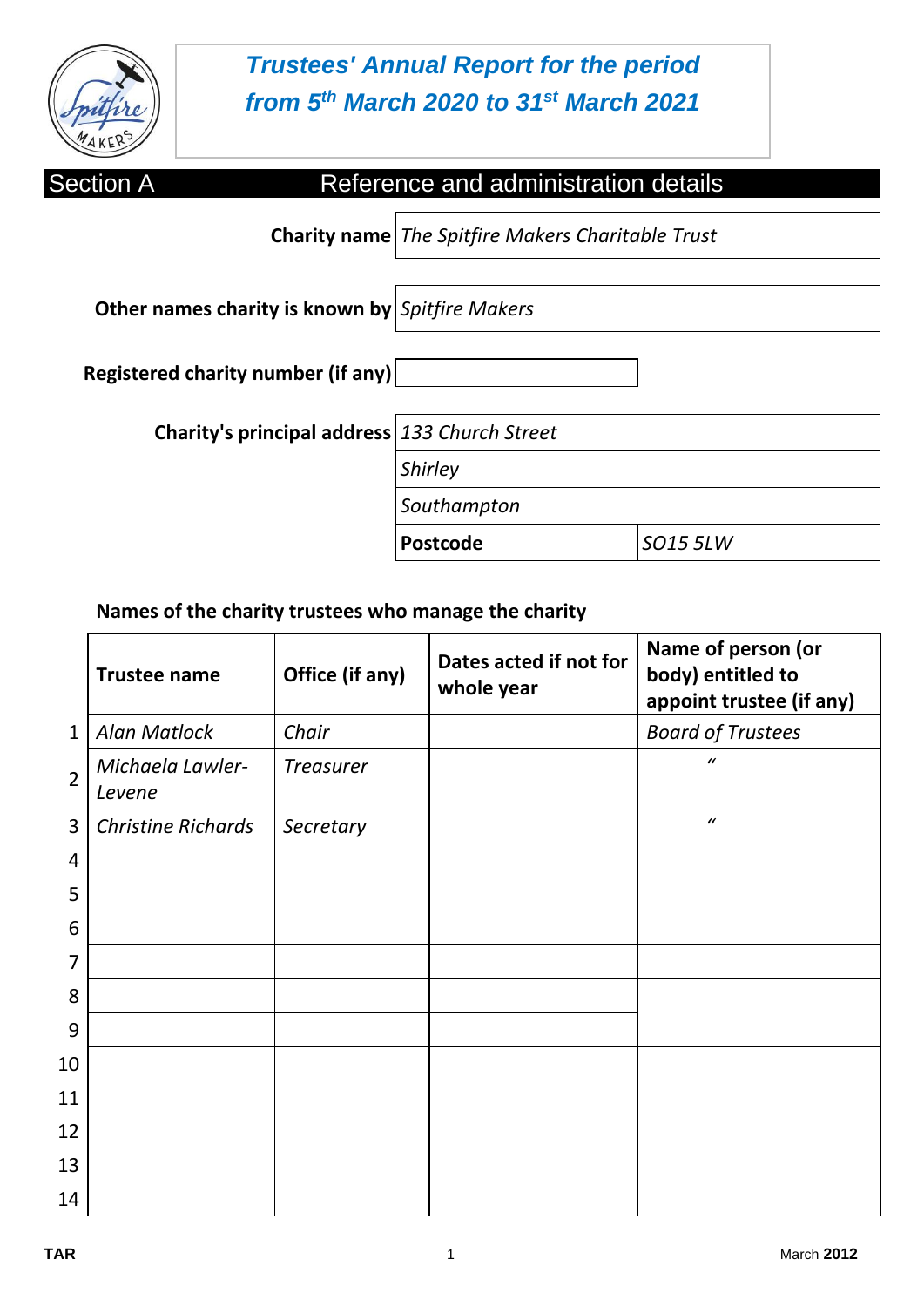| 15 |  |  |
|----|--|--|
| 16 |  |  |
| 17 |  |  |
| 18 |  |  |
| 19 |  |  |
| 20 |  |  |

# **Names of the trustees for the charity, if any, (for example, any custodian trustees)**

| <b>Name</b> | Dates acted if not for whole year |
|-------------|-----------------------------------|
|             |                                   |
|             |                                   |
|             |                                   |

# **Names and addresses of advisers (Optional information)**

| <b>Type of adviser</b>                               | <b>Name</b>              | <b>Address</b>                                 |
|------------------------------------------------------|--------------------------|------------------------------------------------|
| Historical Advisor -<br>Supermarine & Spitfire       | David Key                | Hursley.park@gmail.com                         |
| Historical Advisor - Shirley<br><b>Local History</b> | Vicki Stacey             | <b>Shirley Local History Group</b>             |
| <b>Historical &amp; Architectural</b><br>Advisor     | Liz Webb                 | <b>Shirley Local History Group</b>             |
| Technical Advisor - Aviation                         | <b>Robert Stidworthy</b> | <b>Volunteer at Solent Sky Aviation Museum</b> |
| Photographer                                         | Sarah Penfold            | Infinityphotography@hotmail.co.uk              |

# **Name of chief executive or names of senior staff members (Optional information)**

### **Section B Structure, governance, and management**

# **Description of the charity's trusts**

| (eg. trust deed, constitution)       | Type of governing document Trust Deed - from 5 <sup>th</sup> March 2020                                          |
|--------------------------------------|------------------------------------------------------------------------------------------------------------------|
|                                      | How the charity is <i>Charitable Trust – not yet registered with The Charities</i> constituted <i>Commission</i> |
| (eg. trust, association,<br>company) |                                                                                                                  |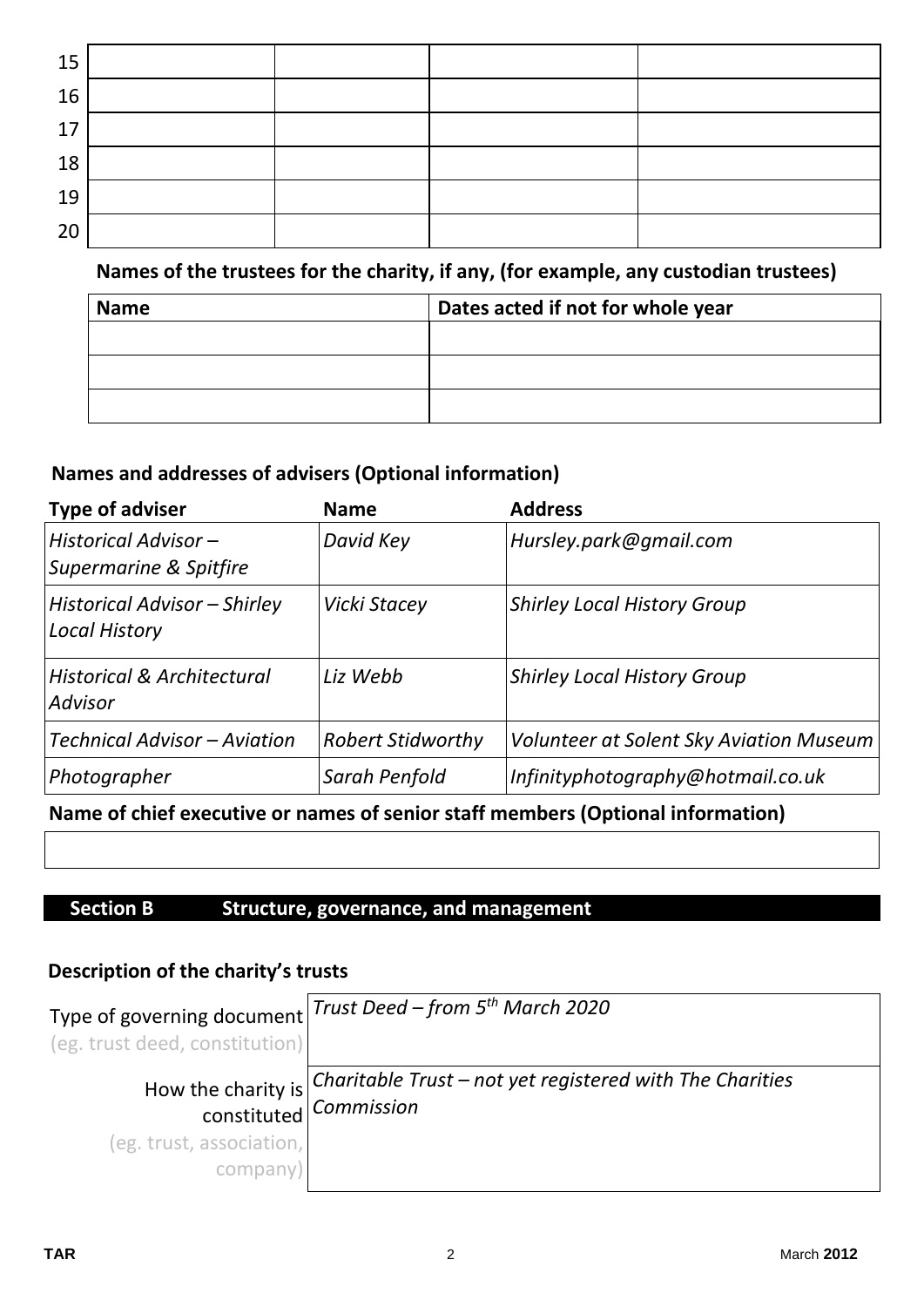Trustee selection methods *Trustees to be appointed by the Board of Trustees on a 3-year tenure.* 

### **Additional governance issues (Optional information)**

 $\Gamma$ 

| You may choose to include<br>additional information,<br>where relevant, about:      | The Trustees are responsible for the governance of the Trust.<br>The Trustees give their time voluntarily and receive no payment<br>or benefits from their role. |
|-------------------------------------------------------------------------------------|------------------------------------------------------------------------------------------------------------------------------------------------------------------|
| • policies and procedures<br>adopted for the induction<br>and training of trustees. | A Project Team has been set up to carry out research, set up<br>events and fund raise.                                                                           |
| $\bullet$ the charity's<br>organisational structure<br>and any wider network        | The wellbeing, health, and safety of all Trustees, volunteers,<br>and supporters is paramount.                                                                   |
| with which the charity<br>works.                                                    | The Trust works closely with local history, heritage, and<br>community groups.                                                                                   |
| • relationship with any<br>related parties.                                         |                                                                                                                                                                  |
| trustees' consideration of<br>major risks and the<br>system and procedures to       | The following policies and procedures are in place to ensure<br>compliance with all legal and internal governance<br>requirements:                               |
| manage them.                                                                        | Safeguarding the Vulnerable Policy                                                                                                                               |
|                                                                                     | Code of Conduct & Good Practice Guide for Volunteers<br><b>Health &amp; Safety Policy</b>                                                                        |
|                                                                                     | <b>Equal Opportunities &amp; Diversity Policy</b>                                                                                                                |
|                                                                                     | <b>Financial Guidelines</b>                                                                                                                                      |
|                                                                                     | <b>General Data Protections Regulation Document</b>                                                                                                              |
|                                                                                     | <b>Data Protection Policy</b>                                                                                                                                    |
|                                                                                     | <b>Risk Policy and Risk Register</b><br><b>Trustee Roles and Responsibilities</b>                                                                                |
|                                                                                     |                                                                                                                                                                  |

# **Section C Objectives and activities**

**Summary of the objects of the charity set out in its governing document**

*To research, collect, preserve, commemorate, and share the heritage of the WW2 Spitfire Makers generations for the public benefit of future generations in Southampton, Hampshire, and beyond.*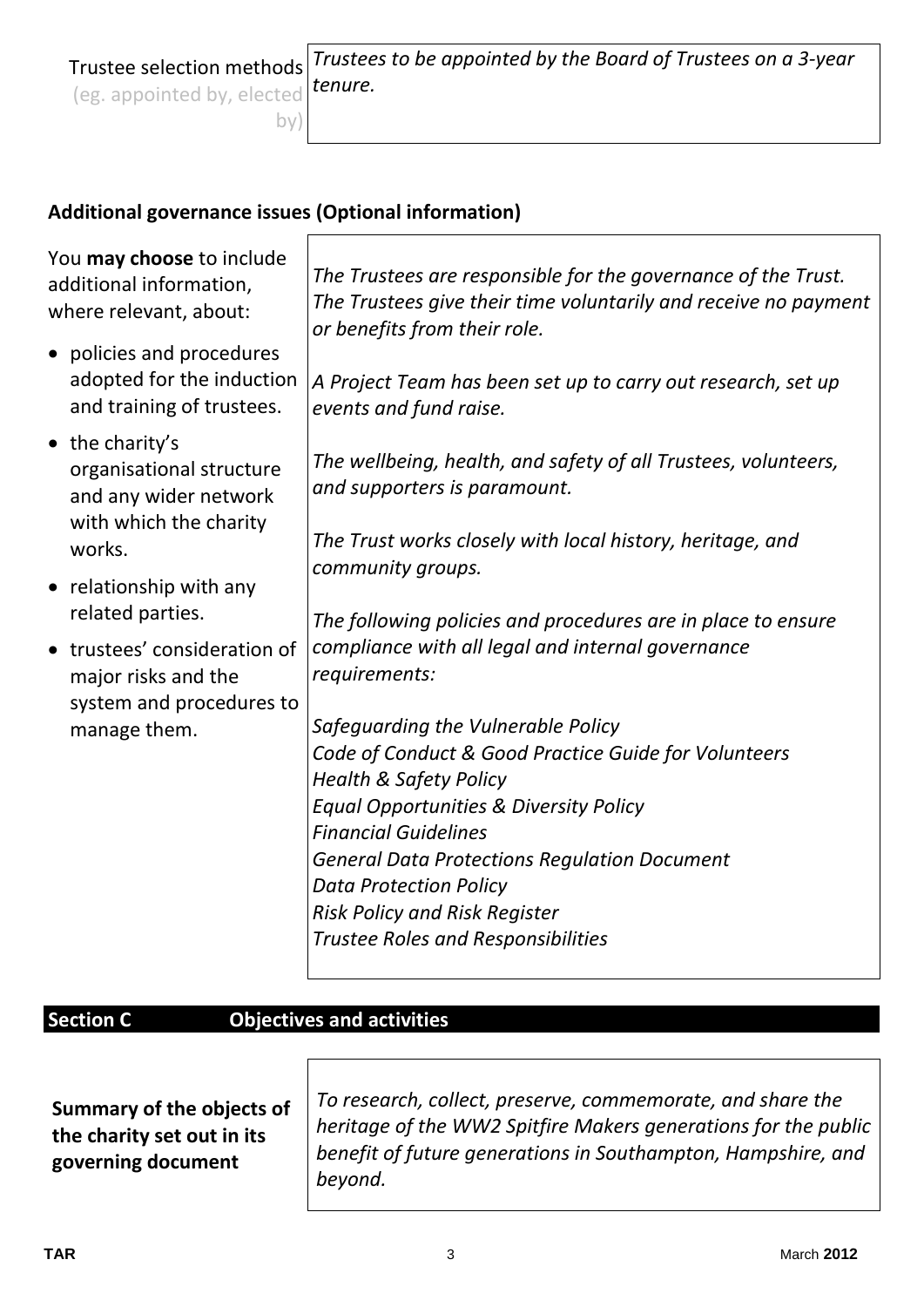*The Trustees have a commitment to achieve the objects of the Trust in the following ways:* 

*To research and collect memories from the Spitfire Makers and their descendants of Spitfire manufacture and associated WW2 stories, especially those at risk of being lost to future generations; to engage a range of organisations and individuals in obtaining and contributing to that research.*

*To raise public awareness of the roles played by both women and men, civilian and military, in supplying the Spitfire parts and planes during WW2, in Southampton, other parts of the UK and other parts of the world.*

*To commemorate sites of Spitfire production and the people who became Spitfire Makers in Southampton, Hampshire, and other locations by producing memorial plaques and / or education boards to inform the public about these sites.*

*To enhance the heritage education experience of the public by producing a variety of education materials.*

*To share the Spitfire Makers generation World War 2 stories in different ways to reach wider and harder to reach audiences, e.g., via websites, social media, talks, exhibitions, education boards, schools, care homes.*

*To preserve the WW2 Spitfire Makers heritage for future generations by raising awareness of the locations of the dispersed facilities that produced Spitfires from 1936 onwards.*

*To preserve the heritage of the Spitfire Makers stories for public interest by archiving and depositing researched information and artefacts with public and charitable archives.*

*To share stories of the Spitfire Makers with different audiences by organising public meetings, exhibitions, celebrations and events in Southampton, Hampshire, and other locations, to recognise and honour the role played by the "so many" who worked to supply "The Few" with the iconic Spitfire.*

*To advance education for the public benefit by the sharing of research about Spitfire Makers with audiences of different age groups in and around Southampton, other parts of the UK and via the www.*

**Summary of the main activities undertaken for the public benefit in relation to these objects (include within this section the statutory declaration that trustees have had regard to the guidance issued by the Charity Commission on public benefit)**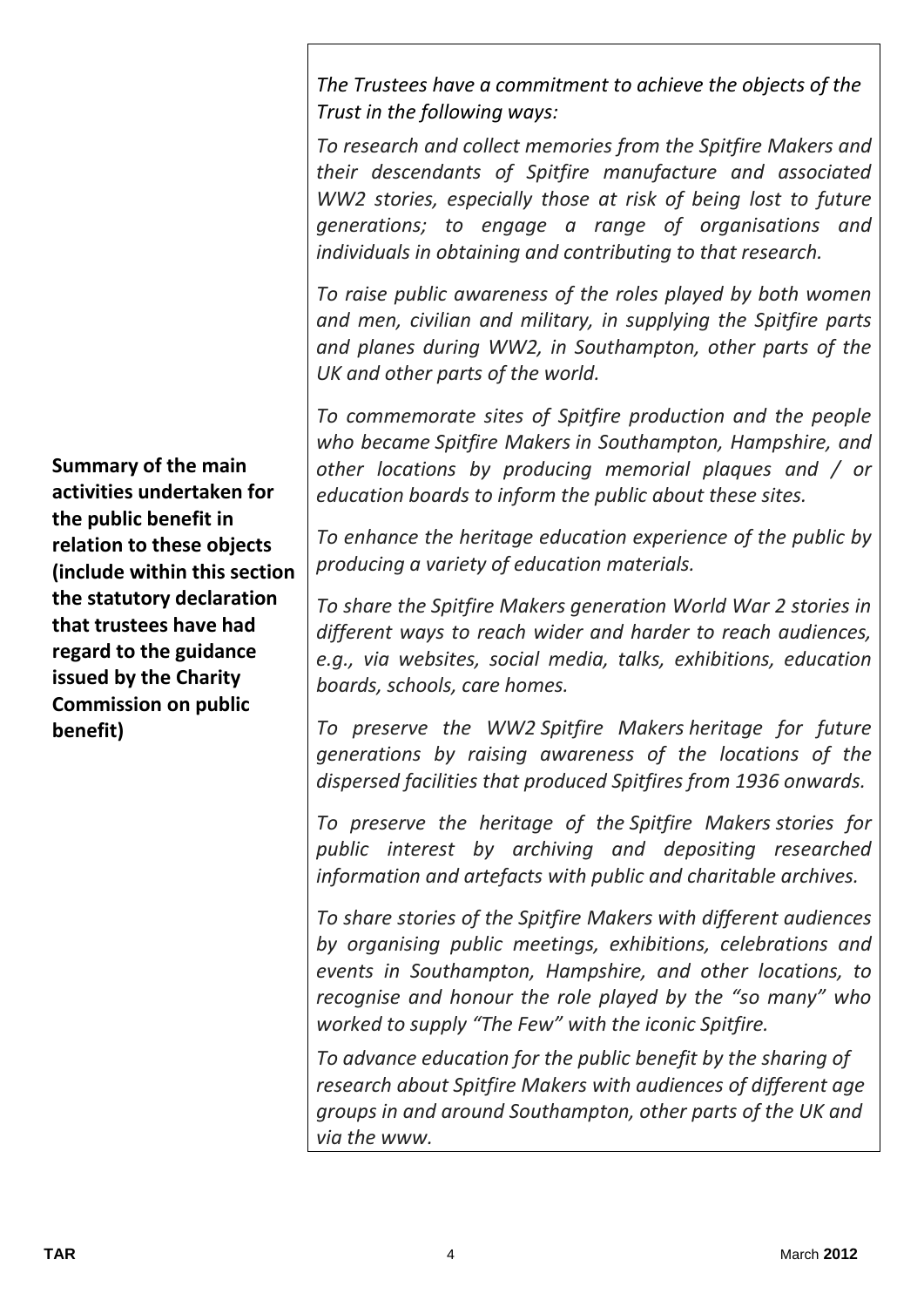# **Additional details of objectives and activities (Optional information)**

| You may choose to include<br>further statements, where<br>relevant, about: | Please see Section E - Financial Review, below. |
|----------------------------------------------------------------------------|-------------------------------------------------|
| policy on grantmaking.                                                     |                                                 |
| policy programme<br>related investment.                                    |                                                 |
| • contribution made by<br>volunteers.                                      |                                                 |

#### Section D **Achievements and performance**

#### **Summary of the main achievements of the charity during the year**

*Due to the Covid 19 pandemic and subsequent restrictions, this year has been year like no other, but the team has been working hard to try to move forward with our aims and objectives.* 

*It has been a year since the launch of The Spitfire Makers Charitable Trust. The Spitfire Makers Memorial Plaques project was launched to a capacity audience in the Shirley*  Parish Hall on 23<sup>rd</sup> February 2020, and the Trust was set up in early March to manage the *project and any other projects that develop from the research.*

*Immediately after the launch the BBC got in touch and, along with contributions from Solent Sky museum and Dave Key of The Supermariners website, we helped them make several episodes of the radio documentary, "Spitfire, The People's Plane". The documentary is currently available on BBC Sounds.*

*Our plans for the year had to be revised when the pandemic took hold. However, in order to keep in touch with our supporters a Facebook page was set up and has proved to be very successful. Our posts have been read worldwide and we have been contacted by several people with stories of their relatives who were Spitfire Makers.*

*In March we were awarded a grant from Southampton City Council via Southampton Voluntary Services to set up an event in Shirley to mark the 80th anniversary of VE Day in May 2020. Sadly, the event had to be postponed due to the pandemic restrictions. It is planned to hold a similar event later in 2021.*

*Although the VE Day event could not take place it did lead to a new project. The Spitfire Makers Pennants project honours the roles played in Spitfire production by individuals and groups of people using photos and information provided by their families to make*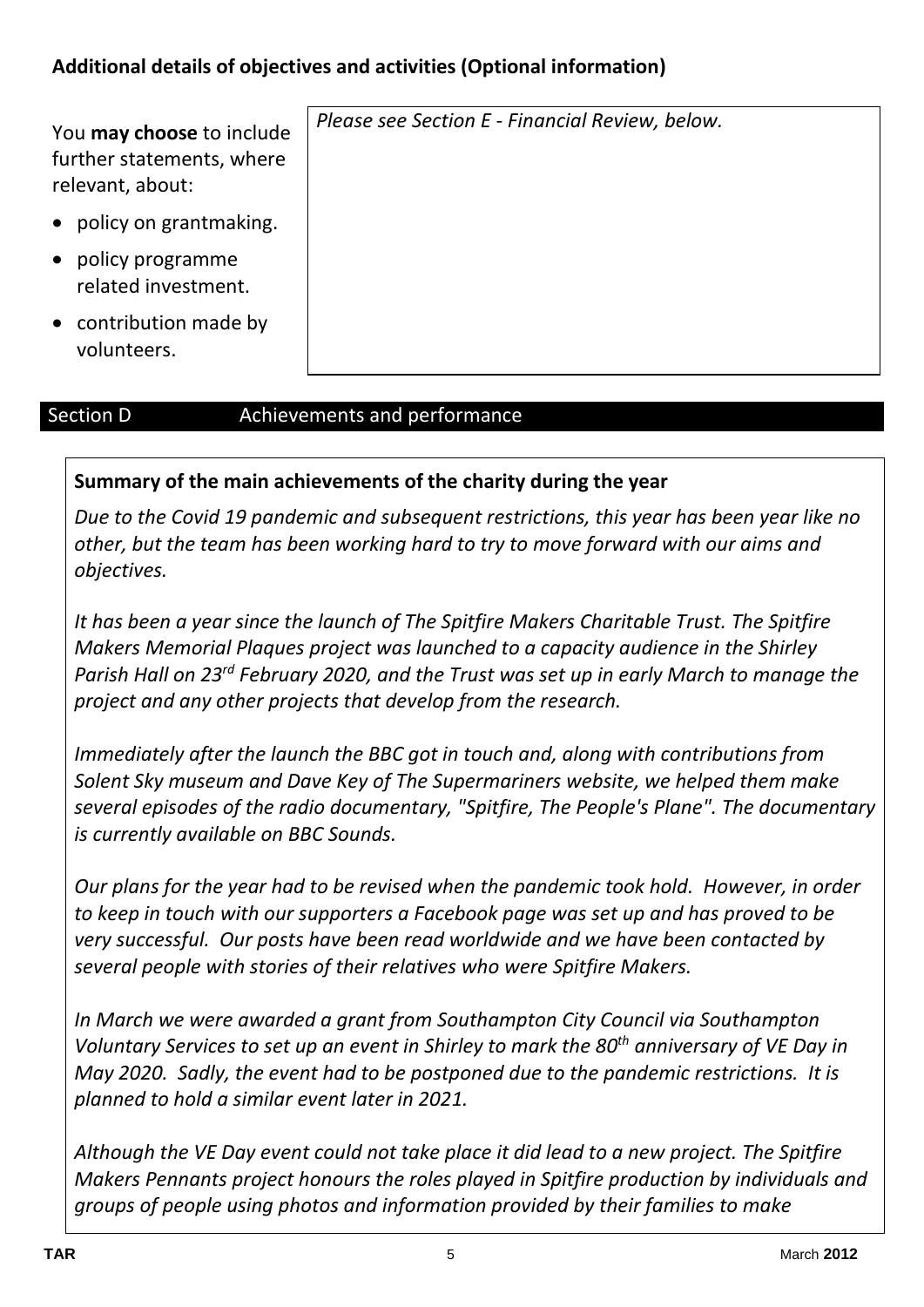### Section D **Achievements and performance**

*decorative pennants for bunting. It is intended that the bunting will be available to loan out for displays and also for use in our future events. The individual pennants have also proved popular with the families. We would like to thank Peter Foley, a local printer, who prints the pennants free of charge. This is an ongoing project as our research is identifying more candidates for the pennants.*

*In the autumn Spitfire Makers joined the Southampton Heritage Association, under whose auspices we attended the Heritage Fayre at the Mayflower Theatre Heritage Open Day on September 12th. We met up with other local heritage groups and lots of local people who were fascinated by our display and shared yet more stories of family connections with Supermarine.*

*The 80th anniversary of the bombing of the Supermarine factories in Woolston was something we had always planned to commemorate. Due to Covid restrictions we had to rethink what was possible and, once again, this took us further than we might have done otherwise. With amazing support from various local heritage groups, we were able to track down the final resting places of nearly all the 44 Supermarine staff who were victims of the bombing on 24th and 26th September 1940. These sites have been recorded on The Supermariners website in a section entitled "Remembering the Fallen" and each grave and the factory site itself was marked with floral tributes and commemorative cards.* 

*Perhaps most memorable of all was being able to inform the family members where their relatives were buried.*

*From 24th to 26th the Supermarine flag was flown outside the Southampton Civic Centre Centre by kind permission of Councillor Chris Hammond, and Alan Matlock was interviewed about the bombing and our commemorations on BBC Radio Solent.*

*Another side project that grew from the limitations imposed by the pandemic was the Shirley Spitfire Trail. Originally conceived as a speaker-led group walk for the weekend of VE Day celebrations, working in partnership with the Shirley Local History Group, this became a self-guided, lockdown tour of the cluster of Spitfire production facilities in that part of town.* 

*In October and November, The Spitfire Makers Charitable Trust was delighted to appoint two Honorary Presidents and a Patron. Don Smith and Margaret White, both former workers for Supermarine and now well into their nineties, were inducted on their respective birthdays and Squadron Leader Mandy Singleton RAF, Senior Engineering Officer of the Battle of Britain Memorial Flight, became our Patron. Keeping, as she does, six Spitfires in full flying order is a very tangible connection to the many workers who built the plane during WW2. Concerning her new role, she says: "I find it an honour to be patron of the Spitfire Makers Charitable Trust, and I fully support the intent to remember everyone that contributed to the colourful history of the mighty Spitfire aircraft. During my time as*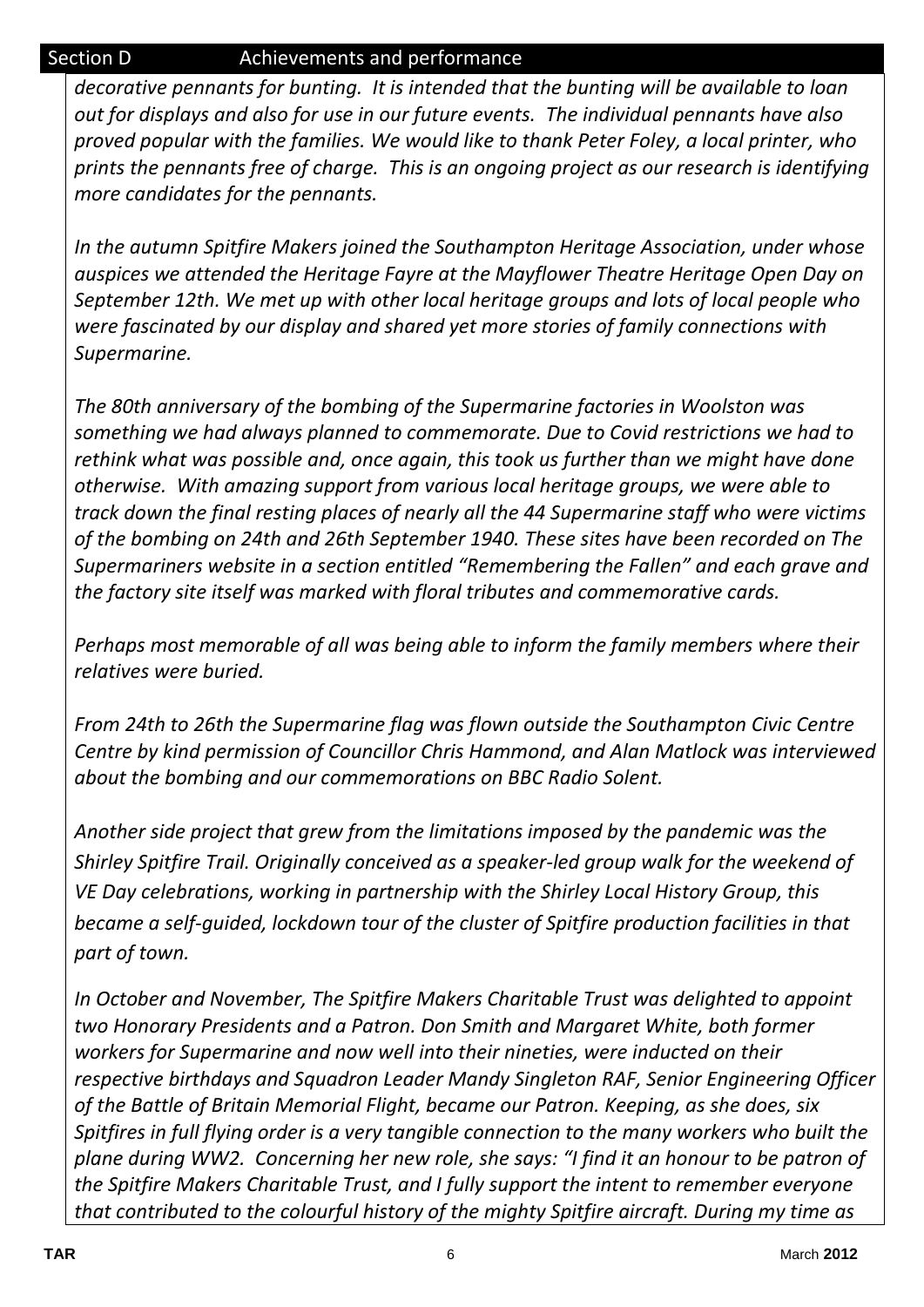### Section D **Achievements and performance**

*the Senior Engineering Officer on the Battle of Britain Memorial Flight I have truly begun to understand not only the beauty of this iconic aircraft, but also the dedication of the people behind it and its success".*

*"Whilst the BBMF enjoys their many interactions with veterans, often those engineers, support staff and communities that gave so much are not always as readily remembered. Hopefully with closer links between the Battle of Britain Memorial Flight and the Spitfire Makers Charitable Trust we can better remember all who played their part."*

*During the year we have followed up leads to confirm the location of further Supermarine production facilities both in Southampton and beyond. Locally we have found two more sites and further afield we have found that The Royal Worcester Porcelain Factory and a cabinet making business, housed in the old Worcester Prison were making Spitfire parts.*

*We are now getting closer to erecting the first of our commemorative Spitfire Makers plaques and have been pledged funding for 2 further plaques. Funding for a plaque for the Shirley Parish Hall was raised by generous donations from the local community and the Shirley Local History Group. Pledges from individuals will fund the plaques on the site of Sewards Garage and another site in the Shirley area which has yet to be decided. We are very grateful to all who have pledged and donated towards the plaques.*

*In the autumn Spitfire Makers joined the Southampton Heritage Federation and with Southampton bidding to become UK City of Culture 2025 we have met with the council's Cabinet Member for Culture, Satvir Kaur and a member of the Bid team. We explained how Spitfire Makers can contribute to the heritage aspect of the bid and, as a result, Spitfire Makers have been invited to join the bid's Heritage Steering Group.*

*Before the Christmas lockdown came into force, we were able to take our Honorary President back more than 80 years to where he was a 14-year-old apprentice in a factory in the back streets of wartime Shirley. Auto Metalcraft Ltd was a Supermarine subcontractor making jettison fuel tanks for Spitfires. The Maskers Theatre Company, who now occupy part of the original premises, filmed Don explaining what he remembered was done in each part of the building. We hope to share the film at a future Spitfire Makers event.*

*Scheduled talks to local groups and societies, entitled "Building Spitfires Without a Factory", have had to be postponed during the pandemic but some have been rearranged to happen via Zoom. The talks are usually presented in two parts: a general introduction to the story of Supermarine and the Spitfire, the bombing, and the dispersal of production in 1940 is followed by a second half which looks at the Supermarine facilities that were operating in a particular locality of most interest to the audience.*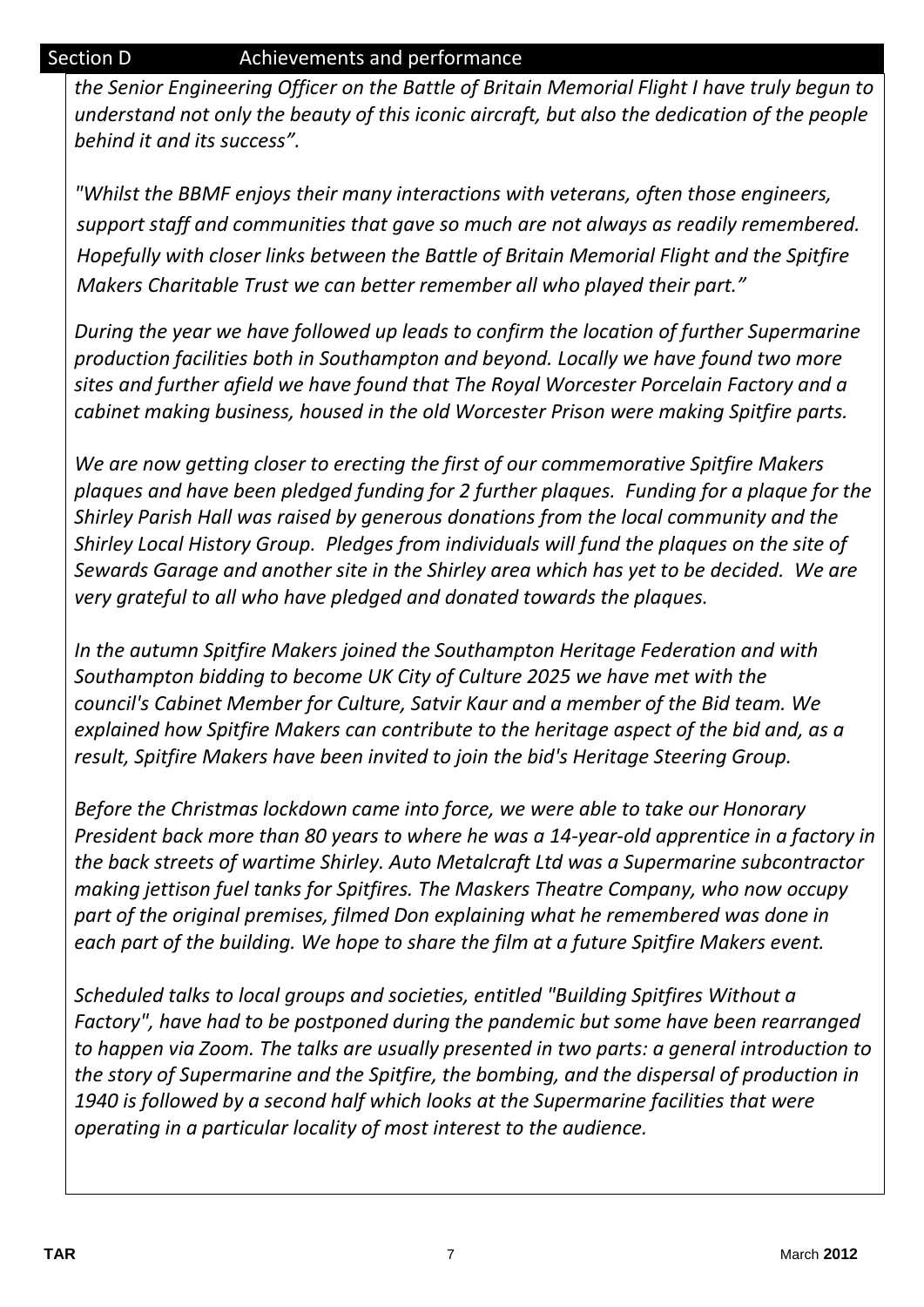| <b>Section E</b><br><b>Financial review</b>                   |                                                                               |         |
|---------------------------------------------------------------|-------------------------------------------------------------------------------|---------|
| <b>Brief statement of the</b><br>charity's policy on reserves | The Trust currently has a reserve fund of £150 as noted in the<br>Trust Deed. |         |
|                                                               | <b>Total Income</b>                                                           | £827.47 |
|                                                               | <b>Total Expenditure</b>                                                      | £170.47 |
|                                                               | <b>Balance carried forward 1.4.21</b>                                         | £657.00 |
|                                                               | Cash at bank, c/f 1.4.21                                                      | £657.00 |
| <b>Details of any funds</b><br>materially in deficit          |                                                                               |         |

# **Further financial review details (Optional information)**

| You may choose to include                                                                               | <i>Income sources:</i>                                                                                                                                                                                                                                                                                                                                                                                                                                                                                                |
|---------------------------------------------------------------------------------------------------------|-----------------------------------------------------------------------------------------------------------------------------------------------------------------------------------------------------------------------------------------------------------------------------------------------------------------------------------------------------------------------------------------------------------------------------------------------------------------------------------------------------------------------|
| additional information,<br>where relevant about:                                                        | £297.00 Donations from the general public                                                                                                                                                                                                                                                                                                                                                                                                                                                                             |
| the charity's principal                                                                                 | £256.96 Donations from Trustees and Project volunteers                                                                                                                                                                                                                                                                                                                                                                                                                                                                |
| sources of funds<br>(including any                                                                      | £128.51 Fund raising activities                                                                                                                                                                                                                                                                                                                                                                                                                                                                                       |
| fundraising).                                                                                           | £145.00 Donations from public talks                                                                                                                                                                                                                                                                                                                                                                                                                                                                                   |
| how expenditure has<br>$\bullet$<br>supported the key                                                   | £<br>Grants (awarded £500, not received this year)<br>0                                                                                                                                                                                                                                                                                                                                                                                                                                                               |
| objectives of the charity.                                                                              | In addition to the funds received, The Spitfire Makers                                                                                                                                                                                                                                                                                                                                                                                                                                                                |
| investment policy and<br>$\bullet$<br>objectives including any<br>ethical investment policy<br>adopted. | Charitable Trust was awarded a grant from Southampton<br>Voluntary Services in March 2020, for VE Day 75 May 8 <sup>th</sup><br>celebrations. Due to Covid restrictions these celebrations were<br>postponed until September 2021. The grant was subsequently<br>not received this financial year.                                                                                                                                                                                                                    |
|                                                                                                         | Covid restrictions also prevented the opening of the bank<br>account until December 2020. This had a major impact on the<br>fundraising activities of the Trust, March 2020/2021. In the<br>first quarter Spitfire Makers raised £190.48 from public talk<br>donations, a fundraising raffle, donations from individual<br>trustees and general donations. The yearly projection was<br>£761.92. Despite the Covid setback, the Trust exceeded these<br>projections, raising £827.47. The area that was most impacted |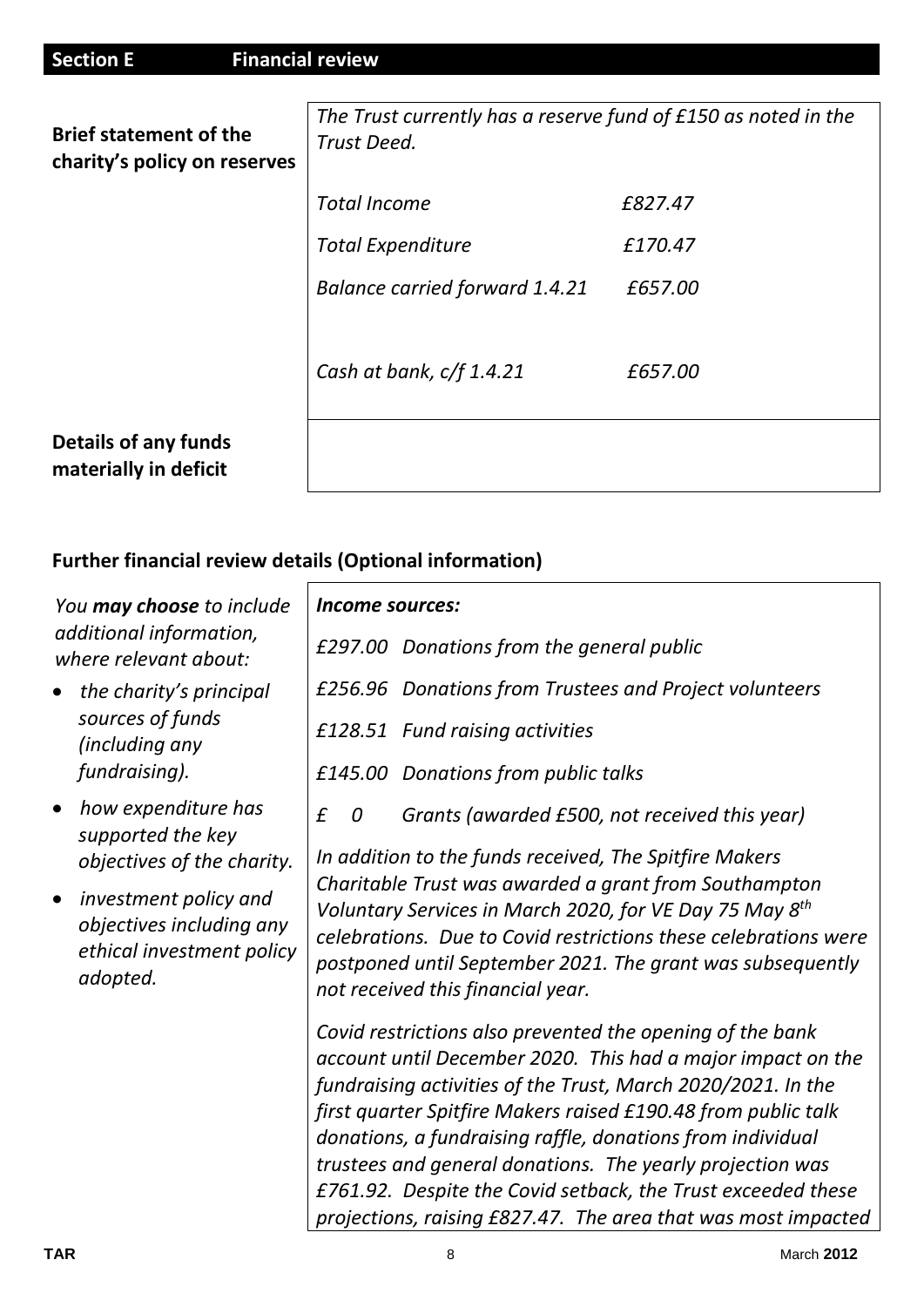*by the delay in opening a bank account was the inability to receive grants. This area of fundraising was placed on hold until the 2021/2022 financial year.*

*The Trust is grateful for the support received from the local community in raising awareness of Spitfire Making in Southampton. Donations from trustees and supporters have included the Spitfire Makers logo design, printing of Spitfire Makers bunting, a printed tablecloth, stationery, raffle prizes, artwork, and frames for display materials.*

# *Expenditure*

*Of the £170.47 expenditure, £67.47 was donated back to the project by volunteers. This has reduced the expenditure required in the first year to £103.*

*£35 Membership of Southampton Heritage Federation* 

*£50 Design work (plaque)*

*£18 Bank charges*

*The membership of the Southampton Heritage Federation allowed Spitfire Makers to take part in a Heritage Open Day at the Mayflower Theatre, Southampton on 12th September 2020. Working in partnership with volunteers from Solent Sky Museum and the Shirley Local History Group, The Spitfire Makers Charitable Trust provided an information stand and ran a fundraising activity. It was an excellent opportunity to share the WW2 dispersal sites Spitfire Making story. The Spitfire Makers Bunting, depicting images of local Spitfire Makers was on display and a discussion point. The event provided the opportunity to contact other Southampton based heritage organisations and more families with Southampton based Spitfire Making connections.*

### **Section F Other optional information**